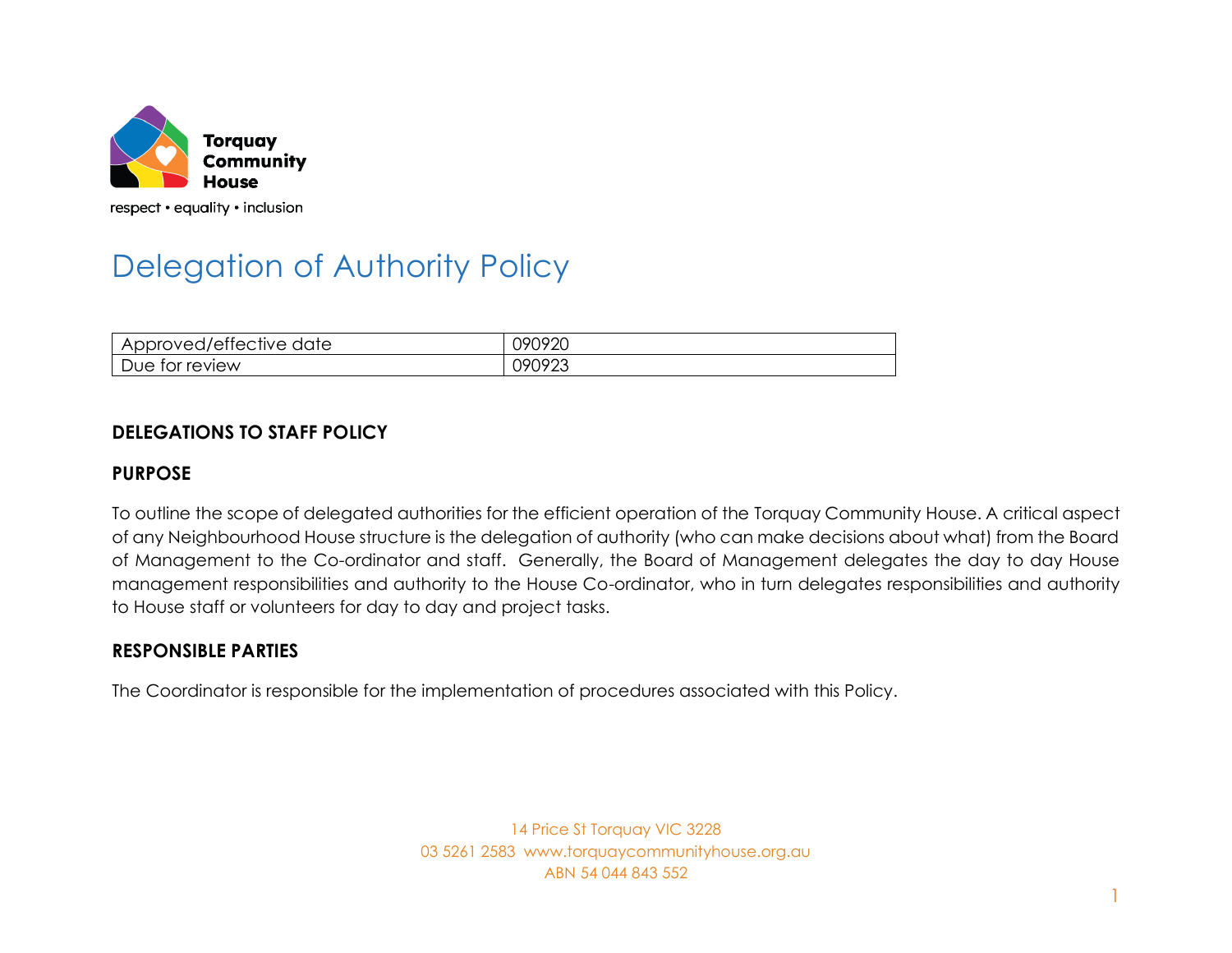# **SCOPE**

The Policy applies to all staff members/incumbents of positions listed to exercise the delegated authority. Staff can only exercise delegations within their area of responsibility. Positions not mentioned in this document do not have the capacity to authorise any of the delegations in this document.

The Board of Governance authorises the Centre Coordinator to, at any time, revoke and/or suspend any delegation issued by the Board to persons other than the Centre Coordinator. Any such action is to be reported to the Board of Governance at the Board meeting immediately following the revoking of the Delegation.

#### **POLICY**

#### **Financial**

This delegation relates to the receipt and expenditure of funds within the approved Centre annual budget and subsequent budget framework approved by the Board of Governance and within the existing policies for the purchase of goods and services.

The Coordinator may approve individual income or expenditure items if in accordance with the approved annual operating or project budget and consistent with the Centre's normal course of business as per the following table:

| <b>Authority delegated to:</b> | <b>Expenditure amount</b>                                                                                    |
|--------------------------------|--------------------------------------------------------------------------------------------------------------|
| Coordinator                    | Purchases under \$1,000                                                                                      |
|                                | Purchases within budget allocation                                                                           |
| Staff/tutors                   | Approval to order items or expend funds in accordance<br>with program budgets as approved by the Coordinator |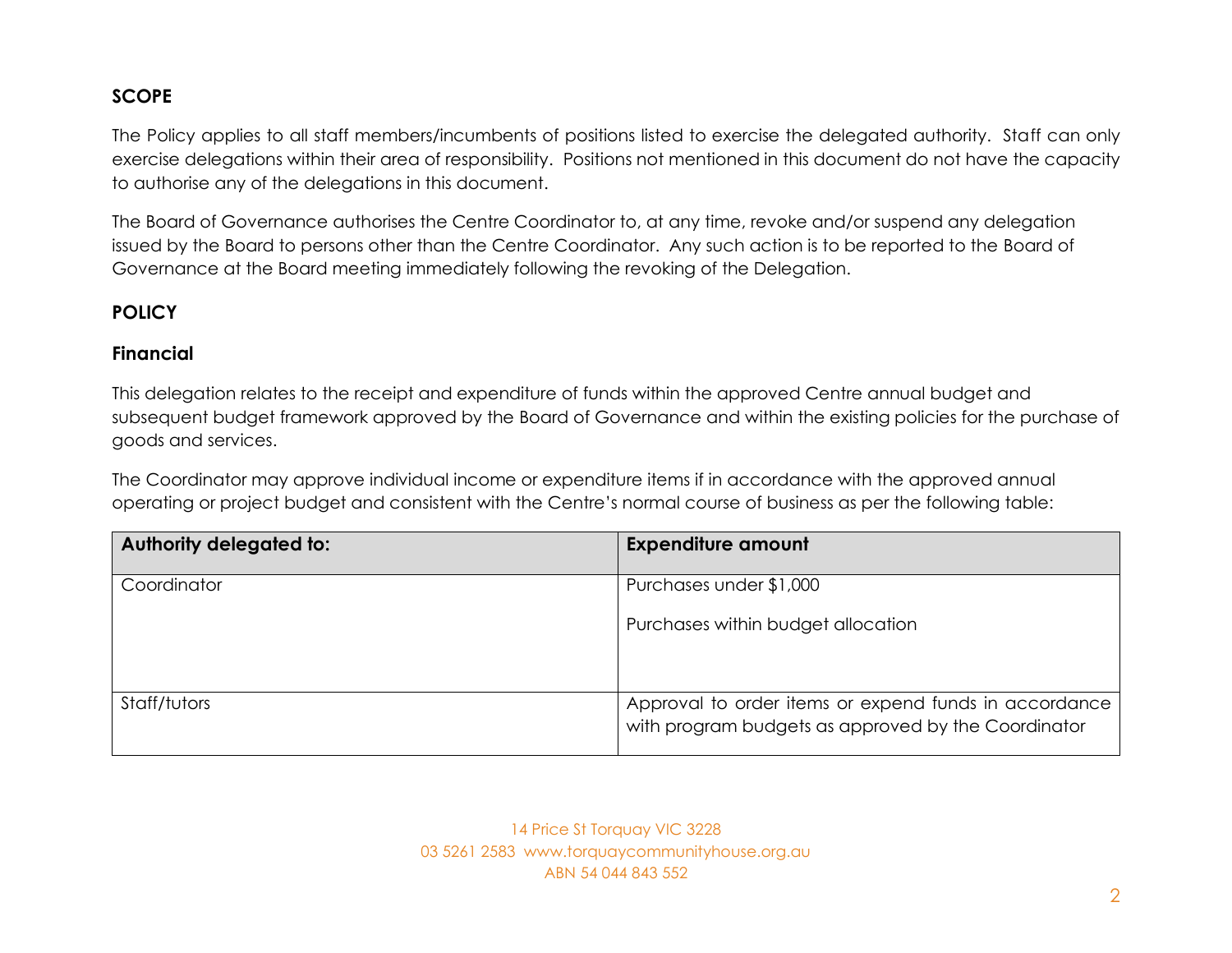New specific grants or contracts with Government or other sources, outside the Centre's usual scope of activities and strategic plan, will be presented to the Committee of Governance for approval.

Disposal of assets can be approved at the discretion of the Co-ordinator when the current value of the asset is below \$1,000.

All other income and expenditure outside of the approved annual operating or project budget must be authorised by the Board of Governance.

#### **CONTRACTS AND APPLICATIONS FOR GRANTS/TENDERS**

This delegation relates to legal commitments made by staff of the Torquay Community House in the form of written or verbal agreements. This delegation also relates to the lodgment of Applications for Grants or the lodgment of Tenders for the provision of goods or services.

Only staff in positions authorised below can commit the Torquay Community House to written or verbal agreements as detailed below.

The Board delegates to the positions named below the power to enter contracts and apply for grants/tenders:

| Position/Person to Whom<br><b>Power is Delegated</b> | All Income or Expenditure<br><b>Related Contracts</b> | <b>Contracts or Agreements</b><br>requiring application of the<br><b>Common Seal</b> | <b>Application for Grants and</b><br><b>Lodgment of Tenders</b> |
|------------------------------------------------------|-------------------------------------------------------|--------------------------------------------------------------------------------------|-----------------------------------------------------------------|
| Coordinator                                          | Yes, as per budget/new<br>program approval            | Yes, with prior Board<br>approval                                                    | Yes, with Board approval                                        |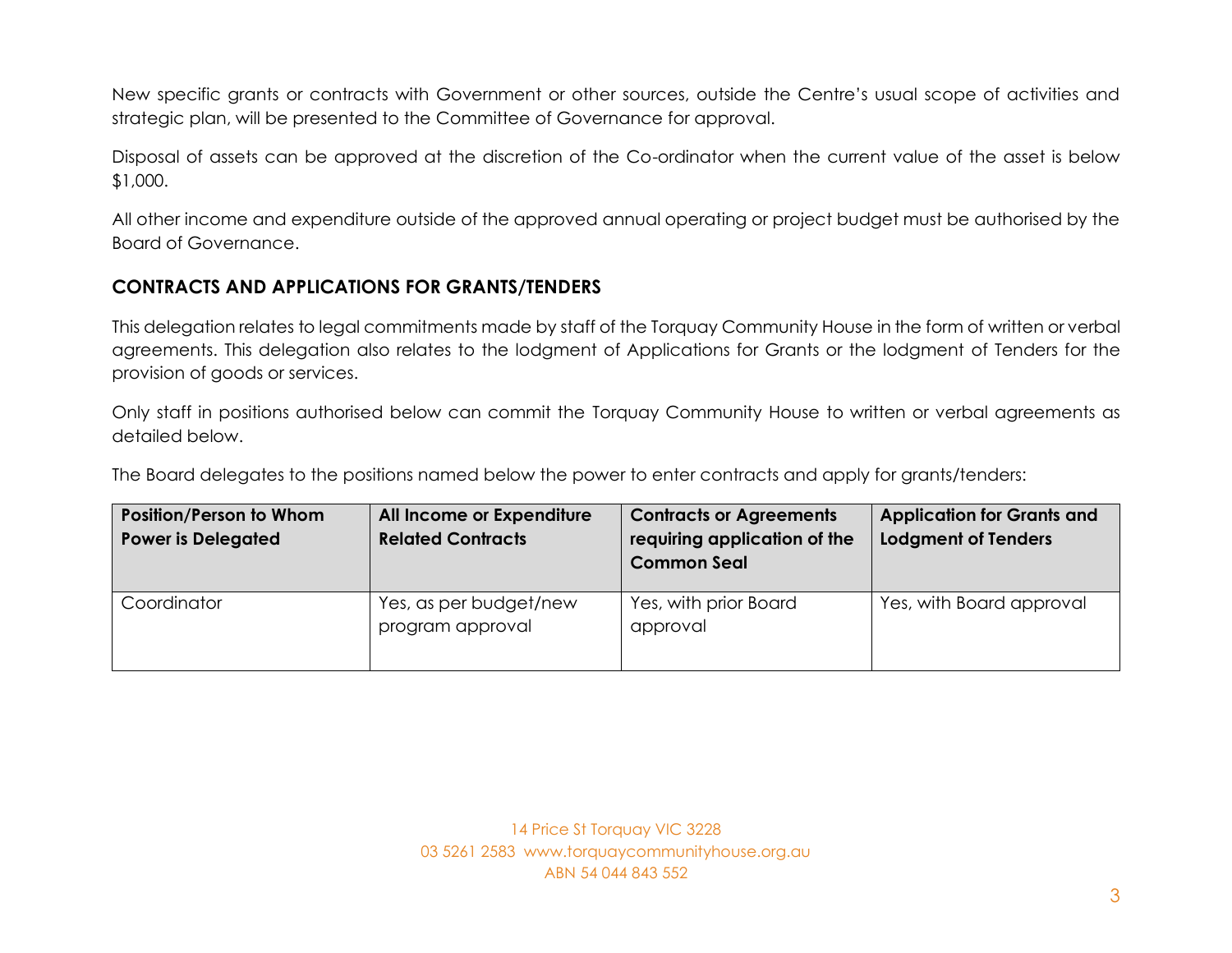## **OTHER DELEGATIONS**

| <b>FUNCTION</b>                     | <b>AUTHORITY RETAINED BY THE Board</b>                                                                                                                                                                                                                                                                                                                                                                                                                                                                                    | <b>AUTHORITY DELEGATED TO THE COORDINATOR</b>                                                                                                                                                                                                                                                                                                                                                                                                                                                                                                                                                                 |
|-------------------------------------|---------------------------------------------------------------------------------------------------------------------------------------------------------------------------------------------------------------------------------------------------------------------------------------------------------------------------------------------------------------------------------------------------------------------------------------------------------------------------------------------------------------------------|---------------------------------------------------------------------------------------------------------------------------------------------------------------------------------------------------------------------------------------------------------------------------------------------------------------------------------------------------------------------------------------------------------------------------------------------------------------------------------------------------------------------------------------------------------------------------------------------------------------|
| <b>PLANNING</b>                     | 1. to develop, endorse and monitor<br>strategic and business plans<br>develop and endorse policies and<br>2.<br>procedures relating to all other<br>planning activities within the<br>organisation                                                                                                                                                                                                                                                                                                                        | 1. in conjunction with the Board, develop and<br>prepare business strategy recommendations for<br>endorsement by the Board<br>implement and evaluate decisions endorsed by<br>2.<br>the Board<br>3.<br>make recommendations re external<br>commitments to key organisations or networks                                                                                                                                                                                                                                                                                                                       |
| <b>POLICY</b><br><b>DEVELOPMENT</b> | develop, review and endorse all<br>policies and procedures relating to the<br>governance and management of the<br>organisation's affairs, activities and<br>interests                                                                                                                                                                                                                                                                                                                                                     | identify policies and procedures relating to<br>2.<br>governance and management of the<br>organisation's affairs, activities and interests<br>develop, implement and prepare operational<br>3.<br>policies and procedures with subcommittee.<br>4. Present policy and procedure to the Board for<br>endorsement.                                                                                                                                                                                                                                                                                              |
| <b>STAFFING</b>                     | all decisions regarding the position of<br>1.<br>Manager-selection, terms and<br>conditions of employment, position<br>description, performance indicators<br>and measures, performance appraisal<br>endorse policies and procedures to<br>2.<br>establish an appropriate framework for<br>employment and industrial relations<br>throughout the organisation<br>all decisions to create and terminate<br>3.<br>new positions or substantially change<br>the nature and extent of authority for<br>any position or person | all decisions re hiring, termination and<br>1.<br>replacement of staff, and creating new positions<br>subject to Board approval and budget<br>allocation<br>creating new positions and terminations, subject<br>3.<br>to Board approval and budget allocation<br>implement policies re staff applications for<br>4.<br>overtime, time-in-lieu, all categories of leave,<br>training and professional development ensuring<br>that such training and development aims to<br>improve current work practices<br>implement Board endorsed policy on matters<br>5.<br>related to employment and industrial matters |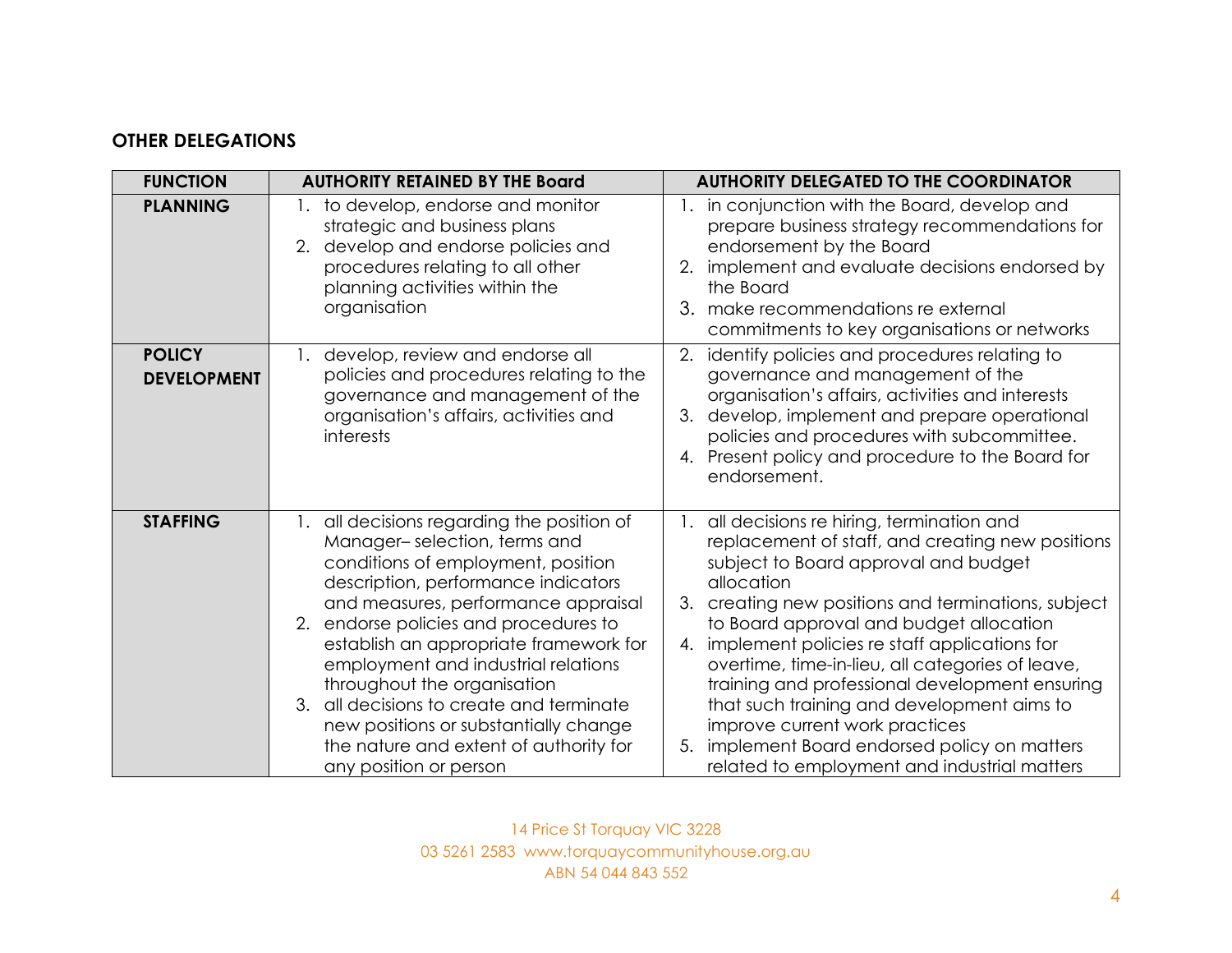| keep the Board advised re effectiveness of<br>policies and procedures, and recommend any<br>improvements or adjustments |
|-------------------------------------------------------------------------------------------------------------------------|
|                                                                                                                         |

| <b>FUNCTION</b>                       | <b>AUTHORITY RETAINED BY THE BOARD</b>                                                                                                                                                                                                                                                                                                                                              | <b>AUTHORITY DELEGATED TO THE COORDINATOR</b>                                                                                                                                                                                                                                                                                                                                                                                                                  |
|---------------------------------------|-------------------------------------------------------------------------------------------------------------------------------------------------------------------------------------------------------------------------------------------------------------------------------------------------------------------------------------------------------------------------------------|----------------------------------------------------------------------------------------------------------------------------------------------------------------------------------------------------------------------------------------------------------------------------------------------------------------------------------------------------------------------------------------------------------------------------------------------------------------|
| <b>FINANCE</b><br><b>PLANNING</b>     | endorsement of annual budgets and<br>$\mathbf{L}$<br>cash flow projections prior to<br>commencement of each financial<br>year<br>2. approval of the format, content and<br>language of monthly financial reports<br>to Board<br>3. development of policies and<br>procedures relating to finance, asset<br>and risk management, debt<br>avoidance or management, and<br>investment. | prepare recommendations to the Board on<br>matters including:<br>• obtaining external financial resources,<br>including funding, submissions, grant<br>applications to external authorities<br>• tenders<br>• budget preparation<br>• negotiating contractual agreements<br>• organisational performance indicators,<br>performance measures and internal controls<br>asset and risk management                                                                |
| <b>CONSTITUTION,</b><br><b>LEGAL</b>  | all decisions                                                                                                                                                                                                                                                                                                                                                                       | 1. make recommendations on consideration and<br>negotiation of all Funding, Service and<br><b>Contractual Agreements</b><br>2. commit the organisation only after Board<br>approval or within the strategic and policy<br>framework<br>3. deal promptly on any legal, legislative, statutory<br>or contractual matters and advise the Board<br>executive immediately<br>4. make recommendations re preparation for the<br>AGM, auditing of the annual accounts |
| <b>MARKETING/</b><br><b>PROMOTION</b> | 1. endorse all associated policies, plans,<br>budgets and strategies                                                                                                                                                                                                                                                                                                                | act as spokesperson for the organisation within<br>the Board endorsed policy and strategic<br>framework                                                                                                                                                                                                                                                                                                                                                        |